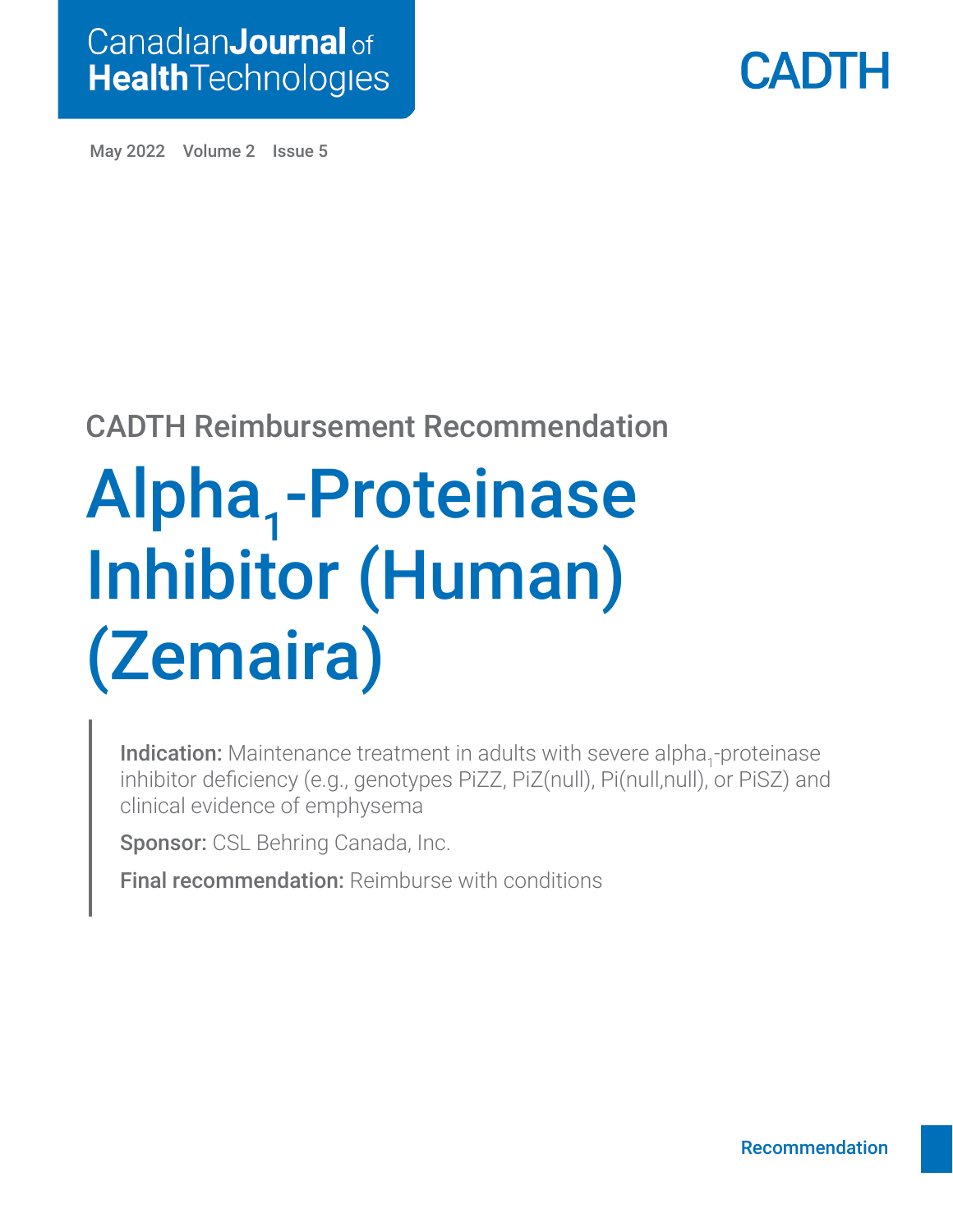

#### ISSN: 2563-6596

Disclaimer: The information in this document is intended to help Canadian health care decision-makers, health care professionals, health systems leaders, and policy-makers make well-informed decisions and thereby improve the quality of health care services. While patients and others may access this document, the document is made available for informational purposes only and no representations or warranties are made with respect to its fitness for any particular purpose. The information in this document should not be used as a substitute for professional medical advice or as a substitute for the application of clinical judgment in respect of the care of a particular patient or other professional judgment in any decision-making process. The Canadian Agency for Drugs and Technologies in Health (CADTH) does not endorse any information, drugs, therapies, treatments, products, processes, or services.

While care has been taken to ensure that the information prepared by CADTH in this document is accurate, complete, and up-to-date as at the applicable date the material was first published by CADTH, CADTH does not make any quarantees to that effect. CADTH does not quarantee and is not responsible for the quality, currency, propriety, accuracy, or reasonableness of any statements, information, or conclusions contained in any third-party materials used in preparing this document. The views and opinions of third parties published in this document do not necessarily state or reflect those of CADTH.

CADTH is not responsible for any errors, omissions, injury, loss, or damage arising from or relating to the use (or misuse) of any information, statements, or conclusions contained in or implied by the contents of this document or any of the source materials.

This document may contain links to third-party websites. CADTH does not have control over the content of such sites. Use of third-party sites is governed by the third-party website owners' own terms and conditions set out for such sites. CADTH does not make any guarantee with respect to any information contained on such third-party sites and CADTH is not responsible for any injury, loss, or damage suffered as a result of using such third-party sites. CADTH has no responsibility for the collection, use, and disclosure of personal information by third-party sites.

Subject to the aforementioned limitations, the views expressed herein are those of CADTH and do not necessarily represent the views of Canada's federal, provincial, or territorial governments or any third-party supplier of information.

This document is prepared and intended for use in the context of the Canadian health care system. The use of this document outside of Canada is done so at the user's own risk.

This disclaimer and any questions or matters of any nature arising from or relating to the content or use (or misuse) of this document will be governed by and interpreted in accordance with the laws of the Province of Ontario and the laws of Canada applicable therein, and all proceedings shall be subject to the exclusive jurisdiction of the courts of the Province of Ontario, Canada.

The copyright and other intellectual property rights in this document are owned by CADTH and its licensors. These rights are protected by the Canadian *Copyright Act* and other national and international laws and agreements. Users are permitted to make copies of this document for non-commercial purposes only, provided it is not modified when reproduced and appropriate credit is given to CADTH and its licensors.

Redactions: Confidential information in this document may be redacted at the request of the sponsor in accordance with the *CADTH Drug Reimbursement Review Confidentiality Guidelines.*

About CADTH: CADTH is an independent, not-for-profit organization responsible for providing Canada's health care decision-makers with objective evidence to help make informed decisions about the optimal use of drugs, medical devices, diagnostics, and procedures in our health care system.

Funding: CADTH receives funding from Canada's federal, provincial, and territorial governments, with the exception of Quebec.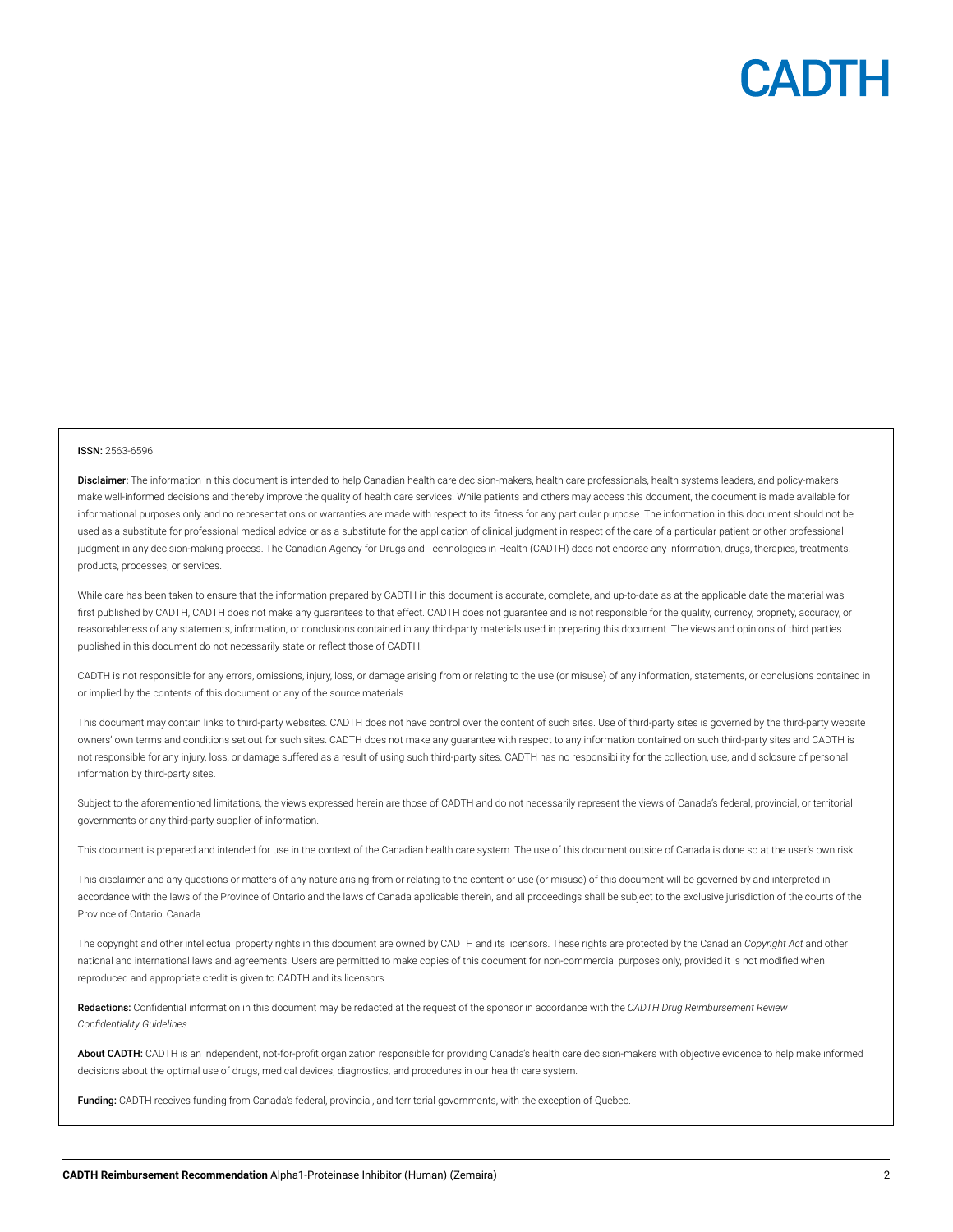### Summary

# **CADTH**

### What Is the CADTH Reimbursement Recommendation for Zemaira?

CADTH recommends that Zemaira be reimbursed for the treatment of severe alpha<sub>1</sub>proteinase inhibitor (A<sub>1</sub>-PI) deficiency if certain conditions are met.

#### Which Patients Are Eligible for Coverage?

Zemaira should only be covered to treat patients with severe  $\mathsf{A}_\mathsf{i}\text{-}\mathsf{Pl}$  deficiency (e.g., genotypes PiZZ, PiZ(null), Pi(null,null), PiSZ) and clinical evidence of emphysema who are nonsmokers for at least 6 months.

#### What Are the Conditions for Reimbursement?

Zemaira should only be reimbursed if prescribed by a respirologist and the cost of Zemaira is reduced.

#### Why Did CADTH Make This Recommendation?

- Evidence from a clinical trial demonstrated that after 24 months of treatment, those who received Zemaira showed a slower decline in lung density compared with those who received placebo, which suggests that treatment with Zemaira might slow the underlying destruction of lung tissue.
- Zemaira may address some of the needs that are important to patients as it might slow decline in lung function in adult patients with severe  ${\sf A}_{_{\rm I}}$ -PI deficiency.
- Based on public list prices, Zemaira is not considered cost-effective at a willingness-to-pay (WTP) threshold of \$50,000 per quality-adjusted life-year (QALY) for the indicated population relative to current standard of care and would require a price reduction of at least 93% to ensure it is cost-effective at this threshold.
- Based on public list prices, the 3-year budget impact from the perspective of Canadian Blood Services is \$165,249,851.

### Additional Information

### What is Severe Alpha<sub>1</sub>-Proteinase Inhibitor Deficiency?

Patients with A<sub>1</sub>-PI deficiency do not have enough A<sub>1</sub>-PI, a protein that helps protect your lungs from inflammation, which can lead to progressive lung damage and emphysema. The progression of lung disease in patients with A<sub>1</sub>-PI deficiency is typically gradual. The prevalence of the genotype associated with A<sub>1</sub>-PI deficiency is generally considered to be around 1 in 5,000 people, but the combined presence of the A<sub>1</sub>-PI deficient genotype and clinical evidence of emphysema is rare.

### Unmet Needs in Severe Alpha<sub>1</sub>-Proteinase Inhibitor Deficiency

There is a need for a treatment that would halt or slow a patient's decline in lung function.

#### How Much Does Zemaira Cost?

Treatment with Zemaira is expected to cost approximately \$101,748 per patient annually.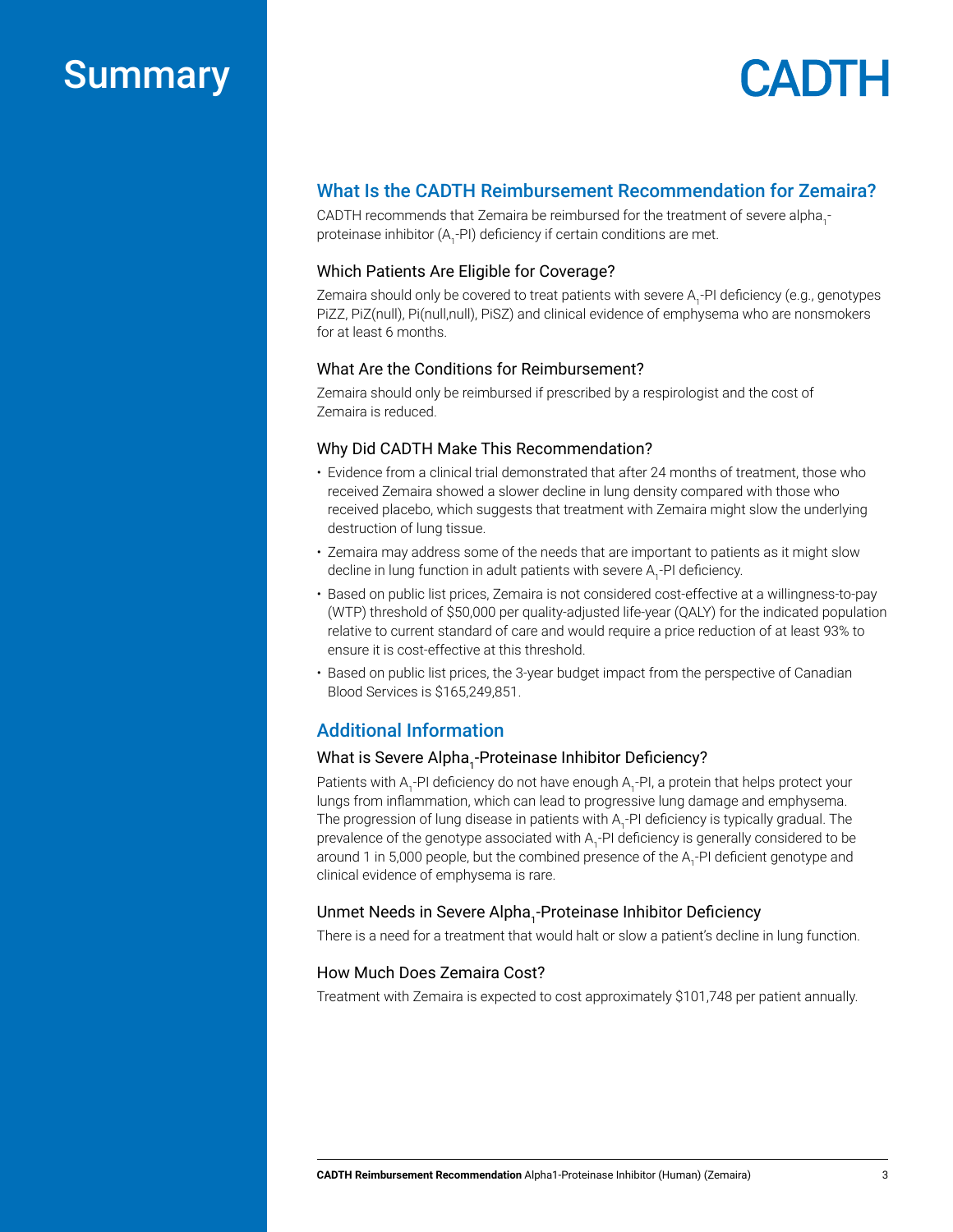### <span id="page-3-0"></span>Recommendation

The CADTH Canadian Plasma Protein Product Expert Committee (CPEC) recommends that A<sub>1</sub>-PI (human) (Zemaira) be reimbursed for maintenance treatment in adults with severe A<sub>1</sub>-PI deficiency (e.g., genotypes PiZZ, PiZ(null), Pi(null,null), PiSZ) and clinical evidence of emphysema only if the conditions listed in **[Table 1](#page-4-0)** are met.

### Rationale for the Recommendation

In 1 double-blind, randomized controlled trial in adults with A<sub>1</sub>-PI deficiency, emphysema, and reduced lung function (the RAPID trial), Zemaira was associated with a reduced rate of decline in lung density after 24 months compared with placebo when CT scans were taken at full inspiration state  $(0.74 \text{ g/L}; 95\%$  confidence interval [CI], 0.06 to 1.42; 1-sided P = 0.017). This indicated that treatment with Zemaira might slow the underlying destruction of lung tissue as shown by CT scan densitometry. Patient input received for this review articulated that there is a need for a disease-modifying treatment that can halt or slow decline in lung function in adult patients with severe  $\mathsf{A}_\mathsf{1}\text{-}\mathsf{PI}$  deficiency.

CADTH was unable to derive an economic base case given the limitations with the clinical information and the sponsor's model. CADTH performed an exploratory analysis to examine aspects of uncertainty with the model. Using the sponsor-submitted price for Zemaira and publicly listed prices for all other drug costs, the incremental cost-effectiveness ratio (ICER) for Zemaira plus standard of care was \$664,549 per QALY compared with standard of care alone. At this ICER, Zemaira is not cost-effective at a \$50,000 per QALY WTP threshold for patients with severe A<sub>1</sub>-PI deficiency. A reduction in price of at least 93% is required for Zemaira to be considered cost-effective.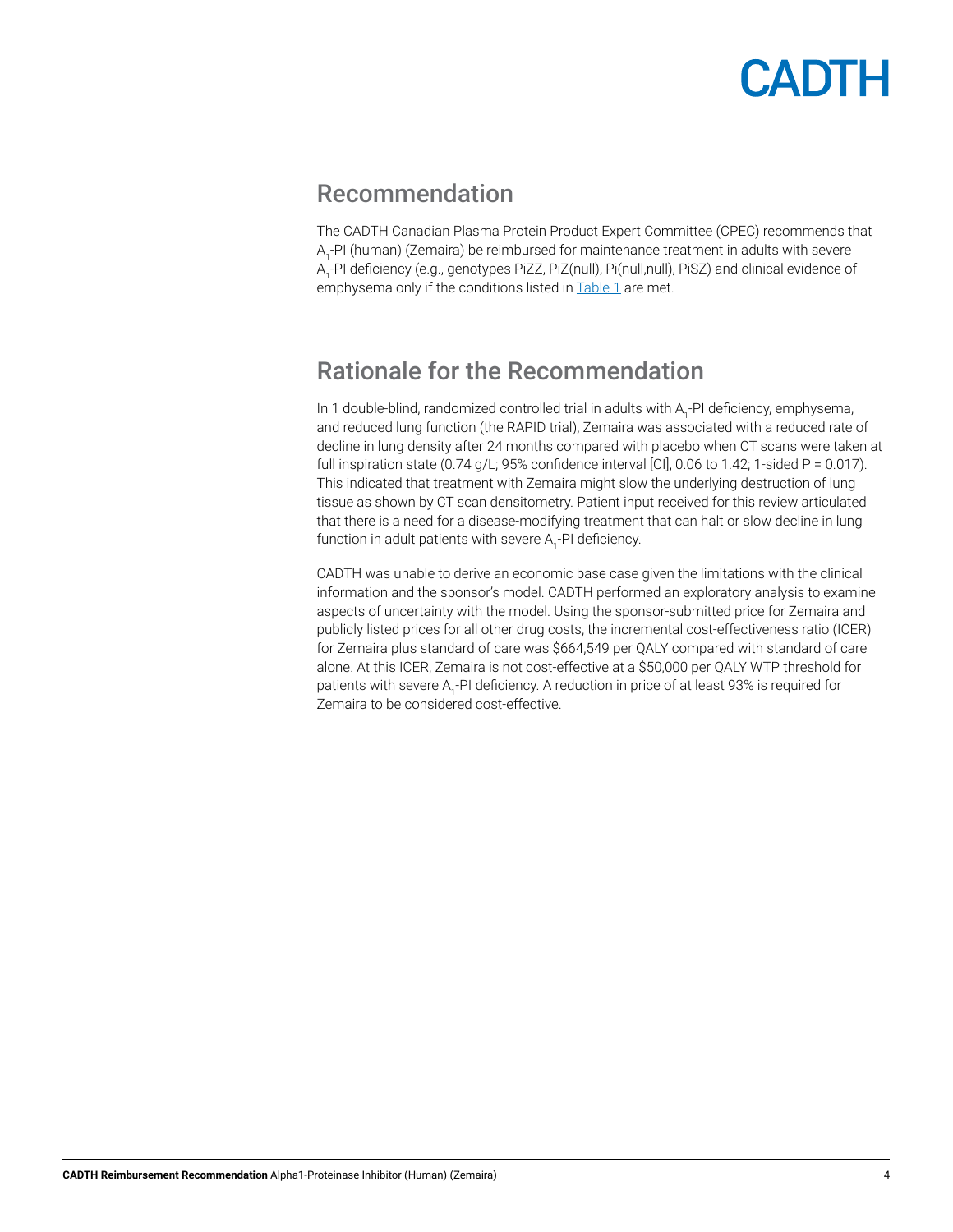

### <span id="page-4-0"></span>Table 1: Reimbursement Conditions and Reasons

|    | <b>Reimbursement condition</b>                                                                                                                                                                  | <b>Reason</b>                                                                                                                                                                                                                                                                           | <b>Implementation guidance</b>                                                                                                                                                                                                                                                                                                                                                                                                                                                                                                                                                                                                                                                                                                                                                                                                                                                                                                                                                                                                                               |
|----|-------------------------------------------------------------------------------------------------------------------------------------------------------------------------------------------------|-----------------------------------------------------------------------------------------------------------------------------------------------------------------------------------------------------------------------------------------------------------------------------------------|--------------------------------------------------------------------------------------------------------------------------------------------------------------------------------------------------------------------------------------------------------------------------------------------------------------------------------------------------------------------------------------------------------------------------------------------------------------------------------------------------------------------------------------------------------------------------------------------------------------------------------------------------------------------------------------------------------------------------------------------------------------------------------------------------------------------------------------------------------------------------------------------------------------------------------------------------------------------------------------------------------------------------------------------------------------|
|    | <b>Initiation</b>                                                                                                                                                                               |                                                                                                                                                                                                                                                                                         |                                                                                                                                                                                                                                                                                                                                                                                                                                                                                                                                                                                                                                                                                                                                                                                                                                                                                                                                                                                                                                                              |
|    | 1. Zemaira should be<br>reimbursed in adults with<br>severe A <sub>1</sub> -PI deficiency<br>(e.g., genotypes PiZZ,<br>PiZ(null), Pi(null,null), PiSZ)<br>and clinical evidence of<br>emphysema | In the RAPID study, treatment with<br>Zemaira demonstrated a meaningful<br>effect in adults (18 to 65 years of age)<br>with A <sub>1</sub> -PI deficiency, emphysema, and<br>FEV, between 35% and $\leq$ 70%.                                                                           | The clinical experts noted that severe $A_1$ -PI<br>deficiency is a confirmation of low serum levels<br>of A <sub>1</sub> -PI and evidence of COPD by spirometry or<br>emphysema by CT scan.<br>$\cdot$ A <sub>1</sub> -PI deficiency is defined as serum A <sub>1</sub> -PI levels<br>< 11 µM/L or < 80 mg/dL before start of the<br>treatment.<br>• Serum samples with an A <sub>1</sub> -PI levels < 11 $\mu$ M<br>must undergo genotype testing to document the<br>presence of genotypes PiZZ, PiZ(null), Pi(null,null),<br>PiSZ, or other rare variants that are considered<br>equivalent.<br>• Clinically important emphysema is not defined by<br>the presence of emphysema on a CT scan alone,<br>though lung density assessments are having<br>an increasing role. Physiologically important<br>emphysema is generally determined by routine<br>clinical pulmonary function tests. One benchmark<br>suggested by the Canadian Thoracic Society<br>is obstruction (FEV <sub>1</sub> /FVC below 0.70 and FEV <sub>1</sub><br>below 80% of predicted). |
|    | 2. Patients must be<br>nonsmokers for at least 6<br>months                                                                                                                                      | In the RAPID study, the treatment<br>benefit of Zemaira was demonstrated<br>in patients who had ceased smoking at<br>least 6 months before study inclusion.                                                                                                                             |                                                                                                                                                                                                                                                                                                                                                                                                                                                                                                                                                                                                                                                                                                                                                                                                                                                                                                                                                                                                                                                              |
|    |                                                                                                                                                                                                 | <b>Discontinuation</b>                                                                                                                                                                                                                                                                  |                                                                                                                                                                                                                                                                                                                                                                                                                                                                                                                                                                                                                                                                                                                                                                                                                                                                                                                                                                                                                                                              |
| 3. | Reimbursement of Zemaira<br>should be discontinued in<br>patients who receive a lung<br>transplant                                                                                              | There is no evidence demonstrating<br>a clinical benefit of Zemaira following<br>lung transplant.                                                                                                                                                                                       |                                                                                                                                                                                                                                                                                                                                                                                                                                                                                                                                                                                                                                                                                                                                                                                                                                                                                                                                                                                                                                                              |
|    | Prescribing                                                                                                                                                                                     |                                                                                                                                                                                                                                                                                         |                                                                                                                                                                                                                                                                                                                                                                                                                                                                                                                                                                                                                                                                                                                                                                                                                                                                                                                                                                                                                                                              |
|    | 4. Patient should be under the<br>care of a respirologist                                                                                                                                       | Accurate diagnosis and follow-up of<br>patients with severe A <sub>1</sub> -PI deficiency<br>(e.g., genotypes PiZZ, PiZ(null),<br>Pi(null,null), PiSZ) and clinical evidence<br>of emphysema are important to ensure<br>that Zemaira is prescribed to the most<br>appropriate patients. | Virtual appointments could be considered<br>acceptable to provide equitable access to Zemaira<br>in communities without a respirologist.                                                                                                                                                                                                                                                                                                                                                                                                                                                                                                                                                                                                                                                                                                                                                                                                                                                                                                                     |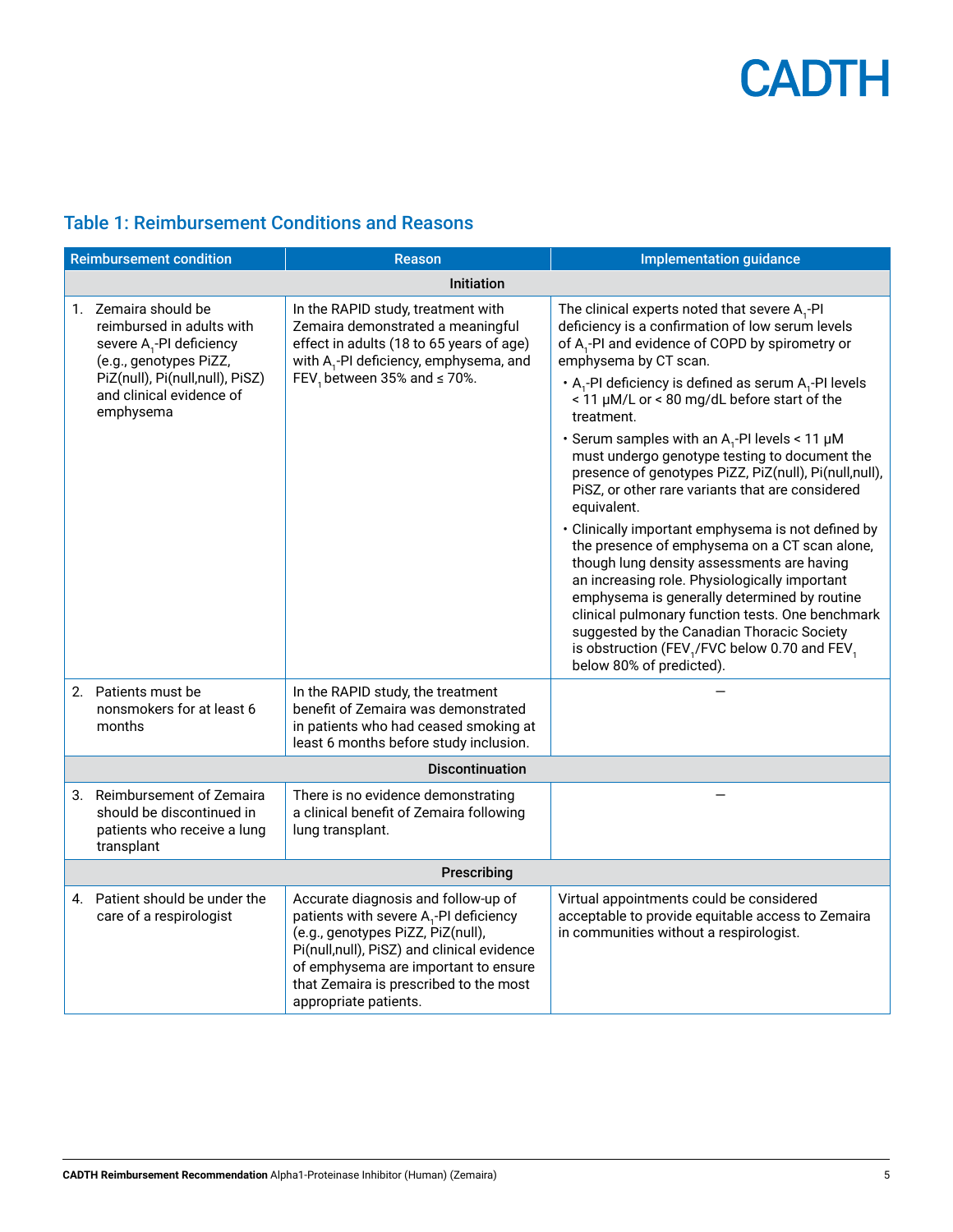|    | <b>Reimbursement condition</b>                              | <b>Reason</b>                                                                                                                                                                                                    | Implementation guidance |
|----|-------------------------------------------------------------|------------------------------------------------------------------------------------------------------------------------------------------------------------------------------------------------------------------|-------------------------|
|    | Pricing                                                     |                                                                                                                                                                                                                  |                         |
| 5. | A reduction in price                                        | Based on the clinical evidence, the<br>cost-effectiveness of Zemaira is highly<br>uncertain.                                                                                                                     |                         |
|    |                                                             | CADTH undertook a price reduction<br>analysis based on the exploratory<br>analysis. This analysis indicated that<br>a price reduction of at least 93% is<br>required to achieve an ICER of \$50,000<br>per QALY. |                         |
|    | <b>Feasibility of adoption</b>                              |                                                                                                                                                                                                                  |                         |
| 6. | The feasibility of adoption of<br>Zemaira must be addressed | At the submitted price, the budget<br>impact of Zemaira is expected to be<br>greater than \$40 million in year 3, with a<br>three-year total of \$165,249,851 from a<br>CBS perspective.                         |                         |

A<sub>1</sub>-PI = alpha<sub>1</sub>-proteinase inhibitor; CBS = Canadian Blood Services; COPD = chronic obstructive pulmonary disease; FEV<sub>1</sub> = forced expiratory volume per second; FVC = forced vital capacity; ICER = incremental cost-effectiveness ratio; QALY = quality-adjusted life-year.

### Discussion Points

- CPEC discussed that Zemaira was associated with a reduced rate in the validated primary outcome of decline in lung density after 24 months compared with placebo. This shows that treatment with Zemaira might preserve lung tissue in patients with severe A<sub>1</sub>-PI deficiency; however, it is unknown how the decrease in lung density observed in the RAPID trial translate into improvement in patients' symptoms and the associated effect on their ability to perform daily activities. Though lung function as assessed by spirometry is used in clinical practice for following disease progression, the clinical experts consulted by CADTH noted that its use is driven by familiarity and availability rather than its accuracy in predicting future clinical outcomes in A<sub>1</sub>-PI deficiency. Therefore, decline in lung density is likely an appropriate surrogate marker for assessing progressive disease.
- CPEC discussed that there are no statistically significant differences between Zemaira and placebo for clinical outcomes from the RAPID trial, such as symptoms and function, pulmonary function, exacerbation, and lung transplant and survival data, which could be due to the small sample size, the relatively short trial duration, and slow disease progression.
- $\bm{\cdot}$  The combined presence of the A<sub>1</sub>-PI deficient genotype and clinical evidence of emphysema was acknowledged to be rare, and the gradual progression of lung disease was considered by CPEC when assessing the uncertainty in the available evidence.
- CPEC noted the clinical uncertainty in the sponsor's economic model, and noted that based on the sponsor's analysis, Zemaira leads to a survival gain of 7.74 years, while no survival benefit was observed based on the clinical trials. A price reduction of at least 93% would be required to achieve an ICER WTP threshold of \$50,000 per QALY given the cost of the Zemaira.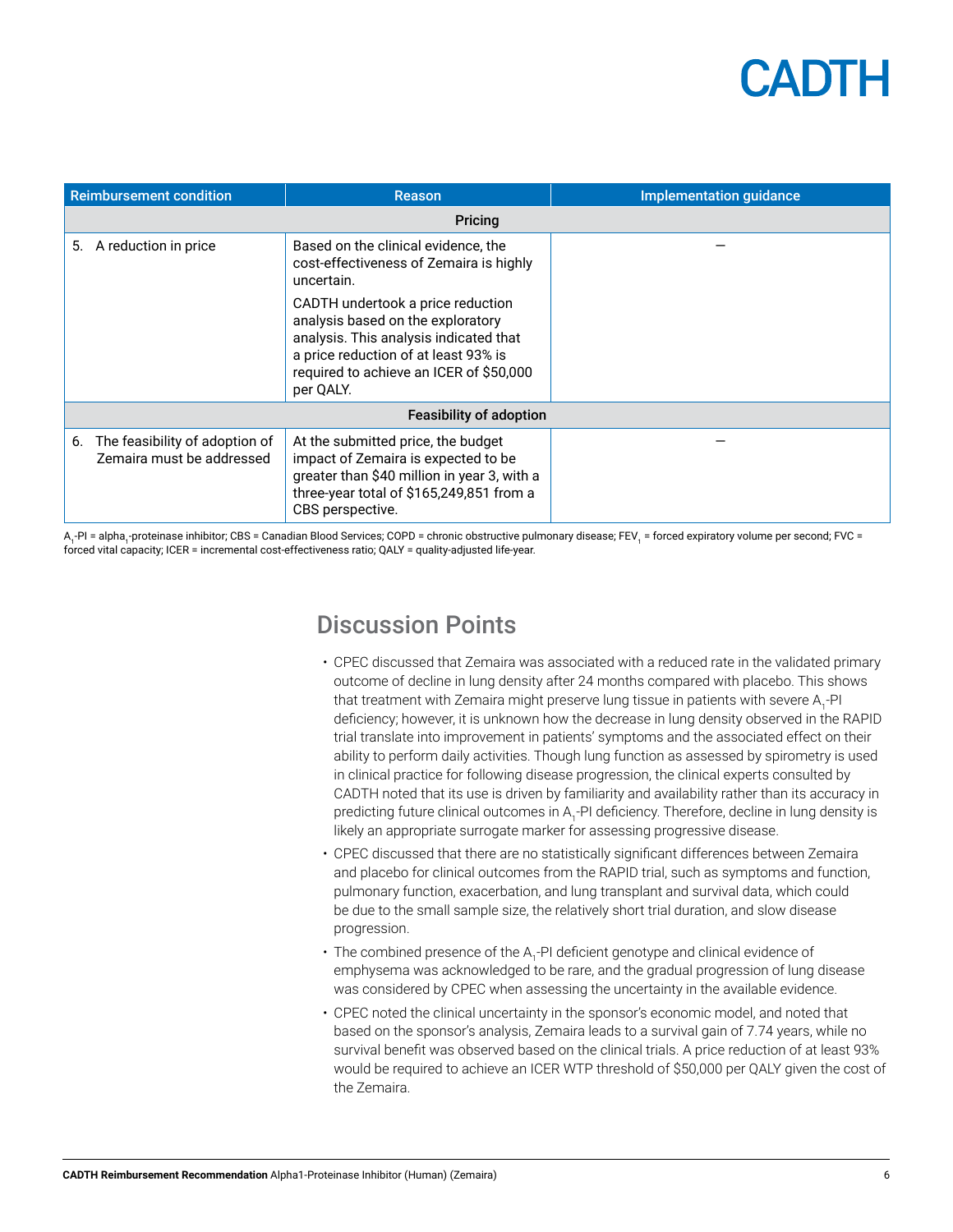• The clinical experts noted to CPEC that there might be some rare cases in which a change in dosage from 60 mg/kg once per week to 120 mg/kg once per 2 weeks is required to compensate for missed doses. CPEC discussed that reimbursement of Zemaira should not be associated with a limitation on dosing.

### **Background**

A<sub>1</sub>-PI deficiency, also known as alpha<sub>1</sub>-antitrypsin deficiency (AATD), is a genetic disorder, with the prevalence of the genotype associated with A<sub>1</sub>-PI deficiency generally considered to be around 1 in 5,000 people. A<sub>1</sub>-PI deficiency is characterized by low serum concentrations of A<sub>1</sub>-PI, a serine antiprotease produced in the liver but that appears to have its most important physiologic role in the protection of the lung parenchyma from endogenous elastases released by the neutrophil. A deficiency in endogenous  ${\sf A}_{\sf i}$ -PI may subject an individual to lifelong, progressive loss of lung tissue and predispose patients to early onset emphysema. There is, however, variable clinical expression and not all deficient individuals will develop overt disease. The clinical experts consulted by CADTH for this report indicated that the combined presence of the A<sub>1</sub>-PI deficient genotype and clinical evidence of emphysema is rare. As it is seen with chronic obstructive pulmonary disease (COPD) unrelated to this deficiency, patients may present with breathlessness, cough, wheeze, decreased exercise tolerance, and impactful exacerbations.

The progression of lung disease in patients with A<sub>1</sub>-PI deficiency is typically gradual. There is generally a delay in arriving at a specific diagnosis and patients are often treated as having asthma, non-alpha COPD, or are not recognized as having a significant pulmonary disorder. An appropriate diagnosis is achieved through genetic tests to confirm genotypes. Severe A<sub>1</sub>-PI deficiency includes, but is not limited to, genotypes PiZZ, PiZ(null), Pi(null,null), and PiSZ. Failure to diagnose A<sub>1</sub>-PI deficiency in a timely manner may prevent initiation of appropriate therapies and that delay can lead to a worsening of symptoms and deterioration of functional status, as well as a decreased life expectancy.

A<sub>1</sub>-PI (human) (Zemaira) is a lyophilized preparation of highly purified human A<sub>1</sub>-PI. Derived from pooled human plasma, it is administered once weekly via IV at the recommended dosage of 60 mg/kg of body weight. Zemaira has a Health Canada indication for the maintenance treatment of adults with severe A<sub>1</sub>-PI deficiency and clinical evidence of emphysema. Severe A<sub>1</sub>-PI deficiency includes, but is not limited to, genotypes PiZZ, PiZ(null), Pi(null,null), and PiSZ. Patients are to be under optimal pharmacologic and nonpharmacologic treatment and show evidence of lung disease, such as lower forced expiratory volume per second (FEV<sub>1</sub>) predicted, lower diffusion capacity, impaired walking capacity, or increased number of exacerbations, as evaluated by a health care professional experienced in the treatment of A<sub>1</sub>-PI deficiency.

### Sources of Information Used by the Committee

To make its recommendation, the committee considered the following information: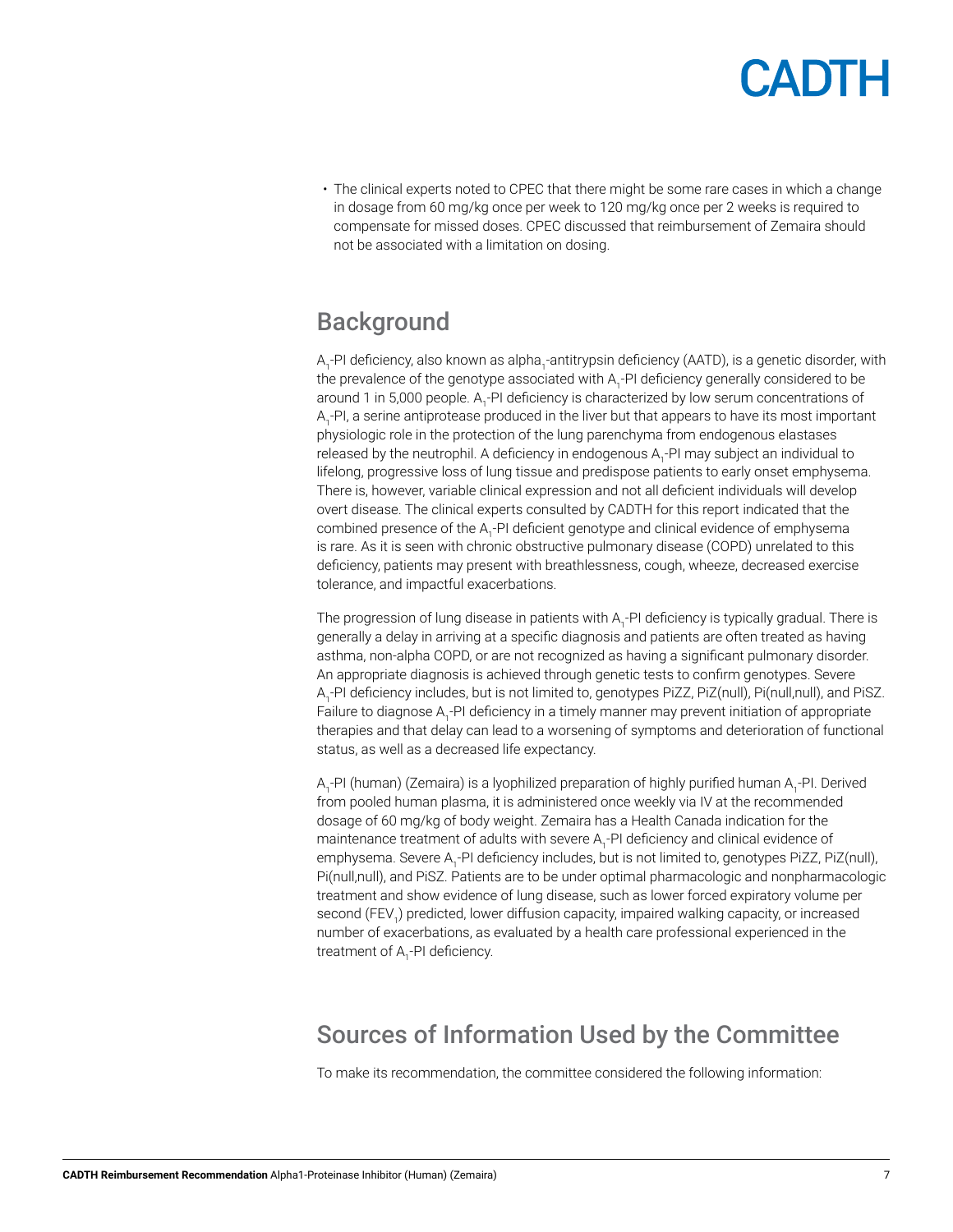

- a review of 1 double-blind, randomized, placebo-controlled trial in individuals who are  $A_1$ -PI deficient and have emphysema and reduced lung function
- patients' perspectives gathered by 1 patient group, Alpha-1 Canada
- input from public drug plans and cancer agencies that participate in the CADTH review process
- input from 2 clinical specialists with expertise diagnosing and treating patients with A<sub>1</sub>-PI deficiency
- input from 1 clinician group, the Canadian Thoracic Society
- a review of the pharmacoeconomic model and report submitted by the sponsor.

### Stakeholder Perspectives

#### Patient Input

Alpha-1 Canada submitted the patient input for this review. Alpha-1 Canada is a national non-profit organization committed to advocating on behalf of Canadians affected by AATD and providing education and support to patients, caregivers, and the health care community. The submission was based on 2 virtual focus groups conducted in March 2021, 2 semistructured interviews conducted over the phone in June 2021, 3 online surveys distributed between April 2021 and May 2021, and a single question survey emailed to respirologists working in Canada in May 2021. A total of 143 respondents (45 patients with AATD who were receiving augmentation therapy, 53 patients who were not receiving therapy, 16 caregivers, and 29 respirologists working in Canada) and 2 families living with AATD were included in the patient input.

Respondents indicated that the physical manifestation of AATD impacts many aspects of their lives, including employment, relationships, extracurricular activities, day-to-day tasks, to overall mental health. In areas where there is not publicly funded access to treatment, patients are weighing the steps they are willing to take to access therapy, such as continuing to work past retirement age to be eligible for private insurance, uprooting their lives to relocate to a province that offers coverage, or participating in clinical trials. Patients highlighted the costs to the health care system when they are unable to access treatment. They require inhalers to manage the symptoms of AATD, undergo frequent lung function tests, experience hospitalizations during exacerbations, and undergo lung transplant. The other major challenge patients with AATD face is the need to demonstrate deteriorated lung function before becoming eligible for augmentation therapy. Many felt they were doing additional damage to their lungs and compromising their quality of life while they waited to become eligible.

When patients with AATD are on augmentation therapy, they are able to stabilize their lung function. Patients perceive this as the most important outcome in effective treatment because it is associated with their ability to perform activities of daily living and fully participate in their communities and with their families. Patients with AATD did not feel that any disadvantages were worth noting in comparison to the possibility of augmentation therapy improving their quality and longevity of life.

#### Clinician Input

#### *Input From the Clinical Experts Consulted by CADTH*

The clinical experts consulted by CADTH for the purpose of the review indicated that there is currently an unmet need, considering that none of the treatments other than  ${\sf A_{1}}$ -PI replacement can prevent the loss of lung tissue. A<sub>1</sub>-PI replacement is currently available in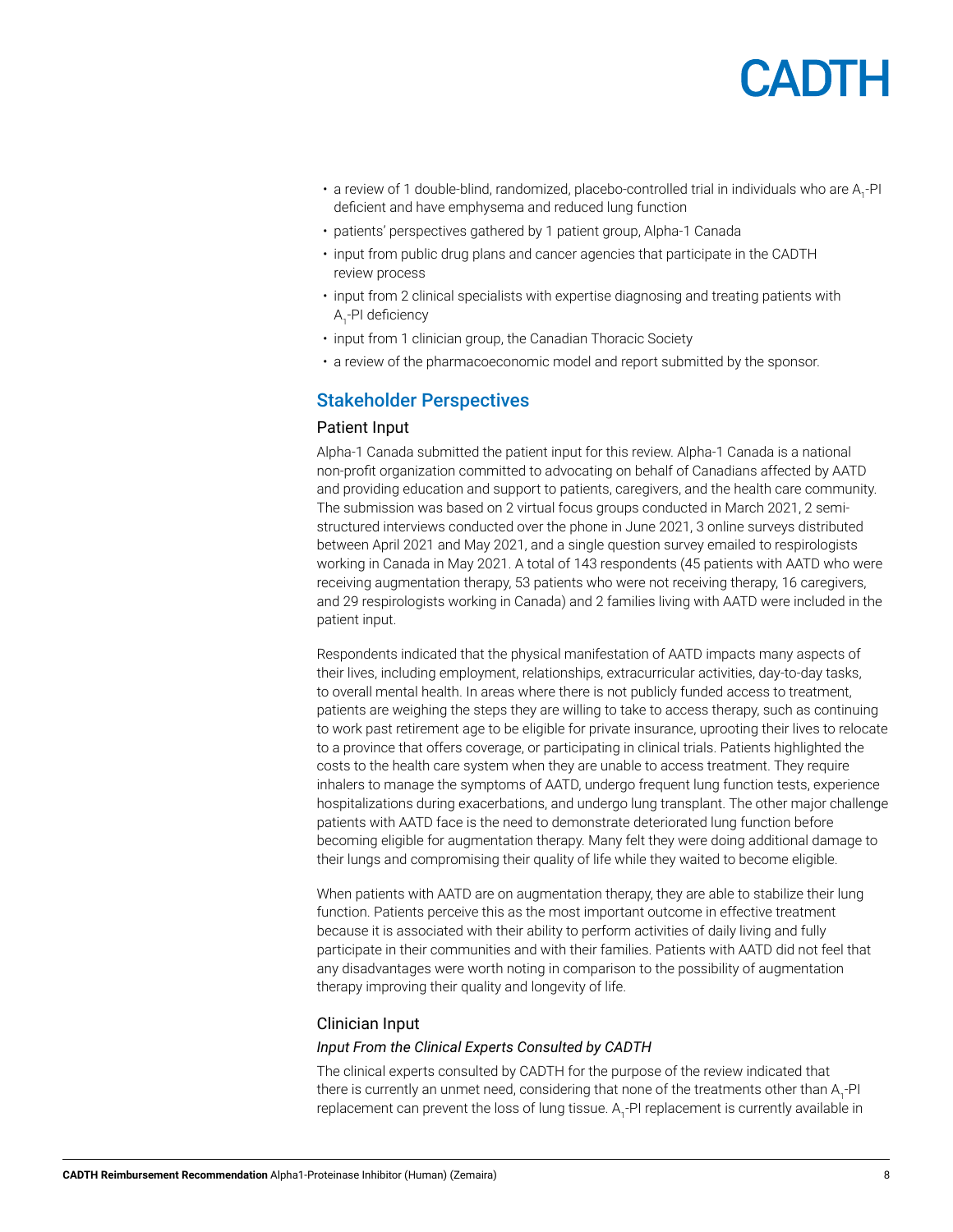# CADIL

Canada mainly through private insurers and exceptional access programs. This treatment is considered disease modifying and would be a first-line treatment for any patient with emphysema and A<sub>1</sub>-PI deficiency, and would be used in addition to standard of care for COPD. Because the drug is used to prevent rapid progression of emphysema, there are no specific outcome parameters to assess response to treatment, as there are not any factors that would be used as a stopping rule other than severe adverse events (AEs). As the goal of augmentation therapy is to prevent or decrease the rate of further tissue damage, it is expected that some patients will keep deteriorating despite treatment. However, it is very likely that these patients would have deteriorated even more without  $\mathsf{A_{1}}\text{-}\mathsf{PI}$  replacement, thus limiting the usefulness of lung function or number of exacerbations to assess response to treatment in this particular instance.

#### *Clinician Group Input*

One clinician group, the Canadian Thoracic Society, provided input that is in line with the input provided by the clinical experts consulted by CADTH. The meaningful impact of augmentation therapy and its potential role in clinical use has been acknowledged by Canadian Thoracic Society statements.

### Drug Program Input

Input was obtained from the drug programs that participate in the CADTH reimbursement review process. The following were identified as key factors that could potentially impact the implementation of a CADTH recommendation for Zemaira:

- considerations for initiation of therapy
- considerations for continuation or renewal of therapy
- considerations for discontinuation of therapy
- considerations for prescribing of therapy
- generalizability of trial populations to the broader populations in the jurisdictions
- care provision issues.

The clinical experts consulted by CADTH provided advice on the potential implementation issues raised by the drug programs.

### Table 2: Responses to Questions From the Drug Programs

| Implementation issues                                                  | <b>Response</b>                                                                                                 |
|------------------------------------------------------------------------|-----------------------------------------------------------------------------------------------------------------|
| Considerations for initiation of therapy                               |                                                                                                                 |
| Are lab tests to check serum AATD level available in all<br>provinces? | CPEC agreed with the clinical experts confirmed that laboratory<br>tests are easily available in all provinces. |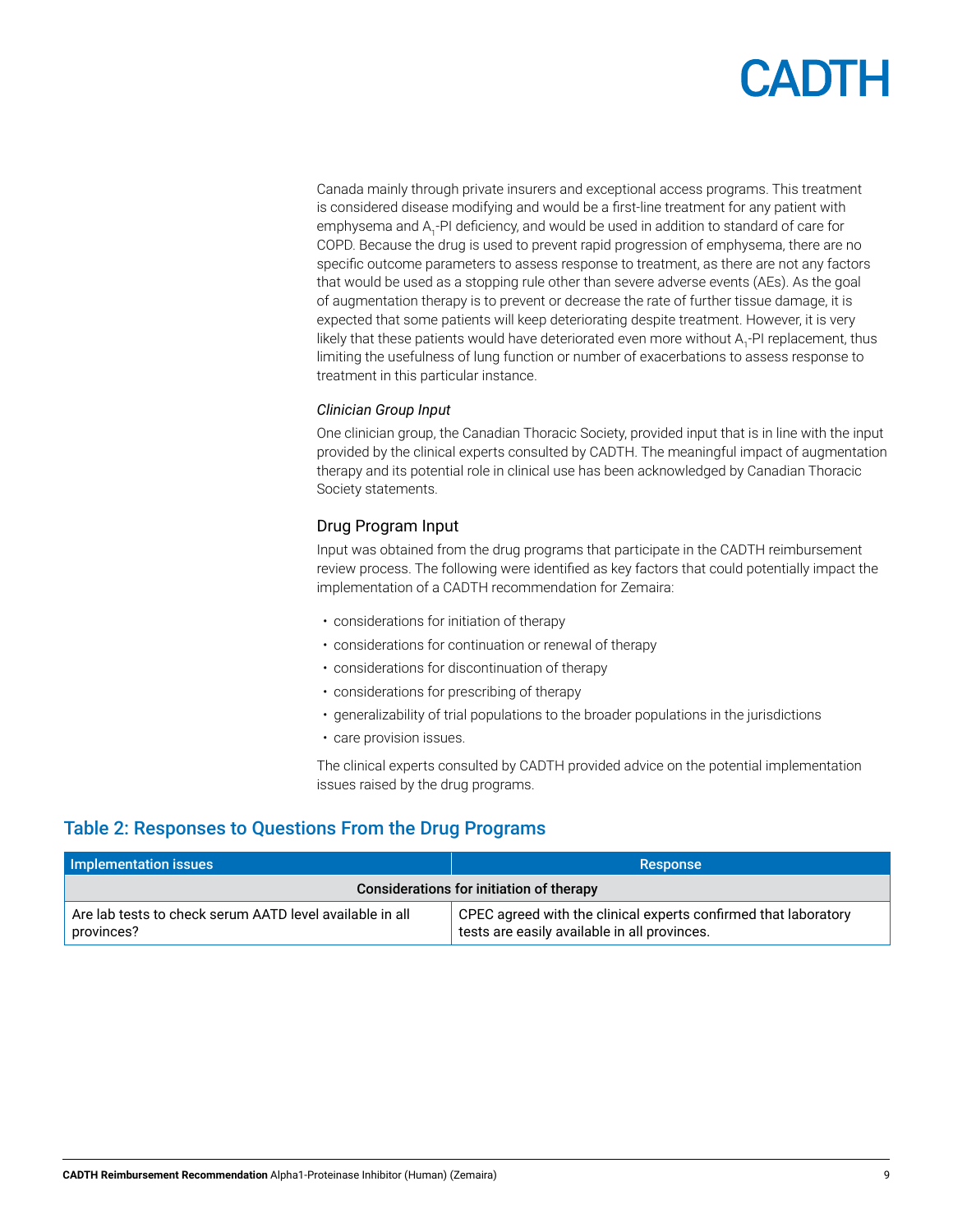| <b>Implementation issues</b>                                                                                                                                                                                                           | <b>Response</b>                                                                                                                                                                                                                                                                                                                                                                                                                                                                                                                                                                                                                                                                                            |
|----------------------------------------------------------------------------------------------------------------------------------------------------------------------------------------------------------------------------------------|------------------------------------------------------------------------------------------------------------------------------------------------------------------------------------------------------------------------------------------------------------------------------------------------------------------------------------------------------------------------------------------------------------------------------------------------------------------------------------------------------------------------------------------------------------------------------------------------------------------------------------------------------------------------------------------------------------|
| Are genetic tests to confirm genotypes such as PiZZ,<br>PiZ(null), or Pi(null)(null) needed to confirm eligibility for<br>treatment? Are these genetic tests available in all the                                                      | CPEC agreed with the clinical experts that the genetic tests are<br>needed to confirm genotypes should be done systematically, and<br>that the technology is readily available.                                                                                                                                                                                                                                                                                                                                                                                                                                                                                                                            |
| provinces?                                                                                                                                                                                                                             | CPEC also agreed with the clinical experts that genetic tests are<br>available in most provinces, but some provinces, such as Alberta,<br>have continued to rely on outdated serum protein electrophoresis<br>to determine, indirectly, the probable genotype. Buccal swab<br>genotyping is readily available as sponsored by Grifols, the only<br>company currently marketing augmentation therapy in Canada. The<br>testing is done at Biocerna, a lab based in Maryland.                                                                                                                                                                                                                                |
| What defines "optimal pharmacological and non-<br>pharmacological treatment"? Is it practical to put this in the<br>treatment eligibility criteria?                                                                                    | CPEC agreed with the clinical experts that "optimal pharmacological<br>and non-pharmacological treatment" in $A_1$ -PI deficiency is the<br>same as that for COPD. Sometimes, some interventions, such as<br>pulmonary rehabilitation, may not be readily available to all patients.                                                                                                                                                                                                                                                                                                                                                                                                                       |
|                                                                                                                                                                                                                                        | The clinical experts also noted to CPEC that it would be very<br>difficult to operationalize the definition of having met "optimal<br>pharmacological and non-pharmacological therapy." Prescription by<br>a respiratory specialist would be the best way to operationalize the<br>requirement of optimal therapy before starting A <sub>1</sub> -PI. Therefore, no<br>alternative treatments would need to be trailed.                                                                                                                                                                                                                                                                                    |
|                                                                                                                                                                                                                                        | CPEC also agreed with the clinical experts that the only reasonable<br>benchmark is to require that patients be cared for by a respiratory<br>specialist and that they be nonsmokers for at least 6 months at the<br>time they start treatment with $A_1$ -PI (human).                                                                                                                                                                                                                                                                                                                                                                                                                                     |
| If a patient has a confirmed genetic test suggesting severe<br>AATD but no lung damage yet, should they be eligible for<br>treatment with Zemaira or should they have to show clinical<br>evidence of emphysema before being eligible? | CPEC agreed with the clinical experts that not all patients develop<br>clinically important emphysema despite having a severe deficiency<br>of alpha-1 antitrypsin. It was also noted that it is important to<br>stipulate that clinically important emphysema should be present<br>before initiating treatment with A <sub>1</sub> -PI (human). Clinically important<br>emphysema is not defined by the presence of emphysema on a CT<br>scan but by physiologically important emphysema as determined by<br>routine clinical pulmonary function tests. One benchmark suggested<br>by the Canadian Thoracic Society is obstruction (FEV <sub>1</sub> /FVC below<br>0.70) and FEV, below 80% of predicted. |
| Should smokers be eligible for A <sub>1</sub> -PI?                                                                                                                                                                                     | CPEC agreed with the clinical experts that smoking cessation is an<br>essential part of the treatment. There is no evidence that Zemaira<br>would work in the presence of continued smoking.                                                                                                                                                                                                                                                                                                                                                                                                                                                                                                               |
| If a patient with severe AATD has received a lung transplant,<br>how long does this patient have to wait before being eligible<br>for treatment with $A_1$ -PI? Should these patients be eligible<br>for $A_1$ -PI?                    | CPEC agreed with the clinical experts that there is no data to<br>inform this question. There have been no studies of augmentation<br>therapy following lung transplant. The clinical experts suggested<br>that current practice is not to perform augmentation therapy after<br>lung transplant, as graft failure or death from other causes would<br>likely occur before mortality from progressive lung disease in the<br>transplanted lung.                                                                                                                                                                                                                                                            |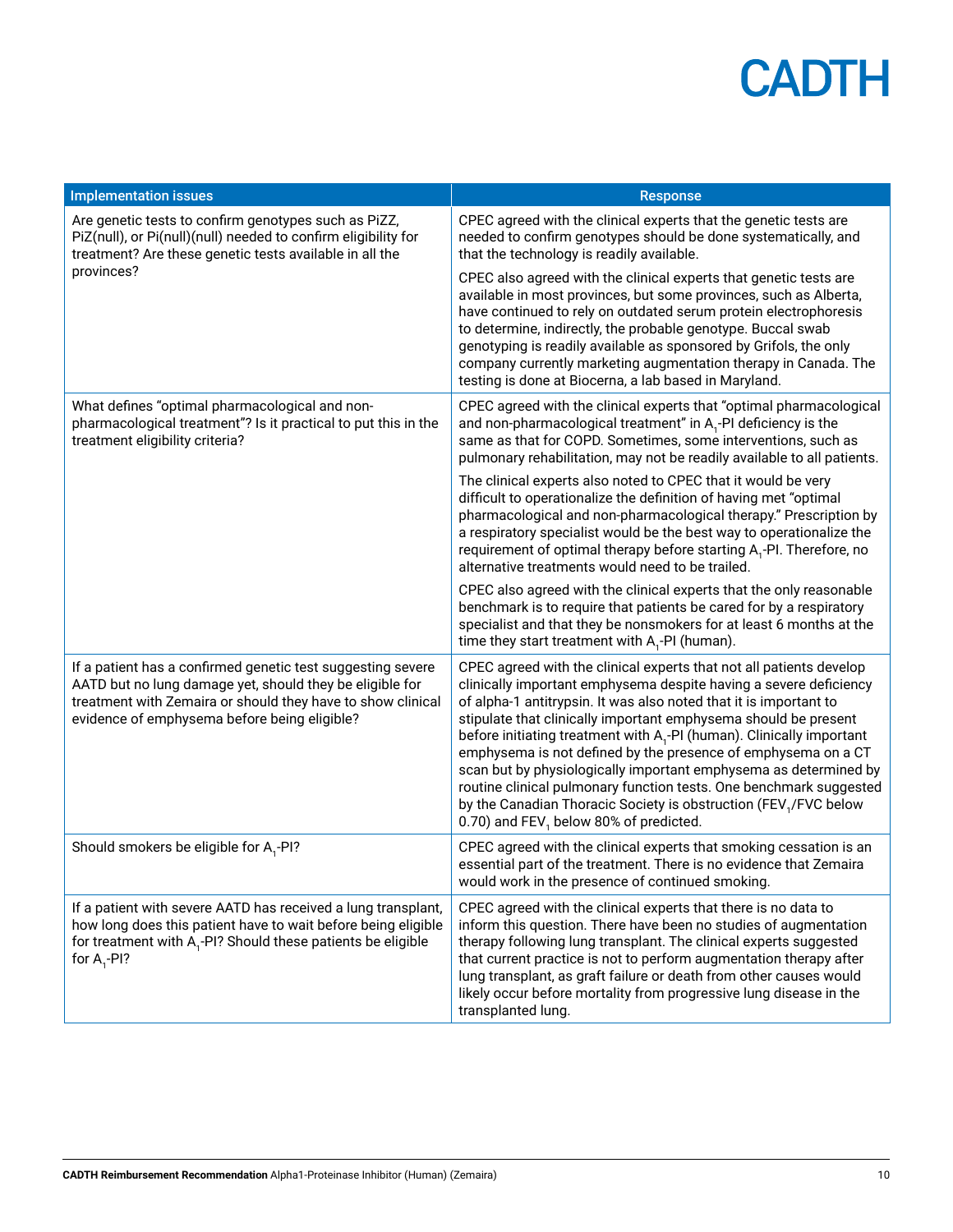| <b>Implementation issues</b>                                                                                                                                                                                                                                                                                                                                                                                                                                                                                                                                                                                                             | <b>Response</b>                                                                                                                                                                                                                                                                                                                                                                                                                                                                                                                                                                                                                                                                                                                                                            |  |
|------------------------------------------------------------------------------------------------------------------------------------------------------------------------------------------------------------------------------------------------------------------------------------------------------------------------------------------------------------------------------------------------------------------------------------------------------------------------------------------------------------------------------------------------------------------------------------------------------------------------------------------|----------------------------------------------------------------------------------------------------------------------------------------------------------------------------------------------------------------------------------------------------------------------------------------------------------------------------------------------------------------------------------------------------------------------------------------------------------------------------------------------------------------------------------------------------------------------------------------------------------------------------------------------------------------------------------------------------------------------------------------------------------------------------|--|
| About 90% of patients had the PiZZ genotype in the RAPID<br>trial. Should patients with other genotypes be eligible for<br>A <sub>1</sub> -PI? Would patients with other genotypes receive similar<br>clinical benefit (if confirmed) as patients with the PiZZ<br>genotype?                                                                                                                                                                                                                                                                                                                                                             | CPEC agreed with the clinical experts that there is a lack of data<br>in patients with an SZ or MZ genotype, and that Zemaira should<br>be made available for patients with a null, ZZ, or SZ genotype<br>with evidence of lung disease. Those with equivalent rare variant<br>genotypes with evidence of lung disease should also be offered<br>treatment.                                                                                                                                                                                                                                                                                                                                                                                                                |  |
| Should reimbursement for Zemaira be limited to certain<br>genotypes or all?                                                                                                                                                                                                                                                                                                                                                                                                                                                                                                                                                              | CPEC agreed with the clinical experts that reimbursement for<br>Zemaira be limited to SZ, ZZ, and null genotypes, and also to some<br>of the rare variants that are considered equivalent.                                                                                                                                                                                                                                                                                                                                                                                                                                                                                                                                                                                 |  |
| If a patient currently treated with Prolastin-C needed to<br>transition to Zemaira, would they need to meet the eligibility<br>criteria for Zemaira or would they become eligible for<br>Zemaira by default?                                                                                                                                                                                                                                                                                                                                                                                                                             | CPEC agreed with the clinical experts that reimbursement criteria<br>should be identical for both Zemaira and Prolastin-C. Patients<br>should become eligible for Zemaira by default.                                                                                                                                                                                                                                                                                                                                                                                                                                                                                                                                                                                      |  |
| Does evidence confirm that slow decline in lung density<br>translates into better clinical outcomes?                                                                                                                                                                                                                                                                                                                                                                                                                                                                                                                                     | The clinical experts noted to CPEC that there is no direct<br>clinical data; however, there is data based on extrapolation from<br>observational studies of reduced mortality with augmentation<br>therapy. In addition, there was a correlation between preservation of<br>lung density and preservation of lung function tests as measured by<br>spirometry (in the RAPID open-label extension).                                                                                                                                                                                                                                                                                                                                                                         |  |
| How often should patients be followed up before they are<br>approved to continue treatment?                                                                                                                                                                                                                                                                                                                                                                                                                                                                                                                                              | CPEC agreed with the clinical experts that a follow-up should be<br>done every 6 to 12 months; however, once the treatment is started,<br>there is no reason to discontinue, except for issues around infusion<br>problems or allergy, or in the case of a patient receiving a lung<br>transplant.                                                                                                                                                                                                                                                                                                                                                                                                                                                                         |  |
| Do you expect that all patients receiving Prolastin-C will<br>switch to Zemaira once it becomes available?                                                                                                                                                                                                                                                                                                                                                                                                                                                                                                                               | The clinical experts noted to CPEC that they expect that many<br>patients and physicians will stay with the current augmentation<br>therapy used. CPEC agreed with the clinical experts that there are<br>no head-to-head studies to suggest superiority of any augmentation<br>formulation over another.                                                                                                                                                                                                                                                                                                                                                                                                                                                                  |  |
| Considerations for continuation or renewal of therapy                                                                                                                                                                                                                                                                                                                                                                                                                                                                                                                                                                                    |                                                                                                                                                                                                                                                                                                                                                                                                                                                                                                                                                                                                                                                                                                                                                                            |  |
| The primary end point in RAPID and the RAPID extension<br>study was decline in lung density measured by CT scans.<br>Keeping in mind the slow progression of AATD, the sponsor<br>suggests that CT scan is the only possible end point that<br>can be assessed in a study and acceptable by regulatory<br>authorities.<br>· Is CT scan a meaningful clinical outcome?<br>• What should be the frequency of CT scans?<br>• Would patients in rural areas be able to access CT scans<br>for monitoring of therapeutic response?<br>• Are there any other tests or assessments required to<br>monitor therapeutic effectiveness and safety? | The clinical experts noted to CPEC that there is a good biologic<br>plausibility that CT is an appropriate outcome, and that CT scan is<br>meaningful in this setting. While tobacco-related COPD is common,<br>and many respirologists know that the CT scan appearance is not<br>helpful in many patients with COPD who have other pathologic<br>mechanisms that obstruct in the absence of important emphysema.<br>Alpha-1 antitrypsin deficiency is unique in presenting a relatively<br>homogenous emphysema. This makes lung density a useful end<br>point.<br>The clinical experts indicated that once the treatment is started<br>there is no need for repeat CT scans. CT scans are used to make a<br>diagnosis of emphysema, not to follow clinical progression. |  |
|                                                                                                                                                                                                                                                                                                                                                                                                                                                                                                                                                                                                                                          | CT scanning at baseline should be accessible to all Canadians with<br>clinically important lung disease.                                                                                                                                                                                                                                                                                                                                                                                                                                                                                                                                                                                                                                                                   |  |
|                                                                                                                                                                                                                                                                                                                                                                                                                                                                                                                                                                                                                                          | The clinical experts noted to CPEC that they do not think there are<br>any necessary follow-up tests because the objective of treatment is<br>to prevent or delay loss of lung tissue.                                                                                                                                                                                                                                                                                                                                                                                                                                                                                                                                                                                     |  |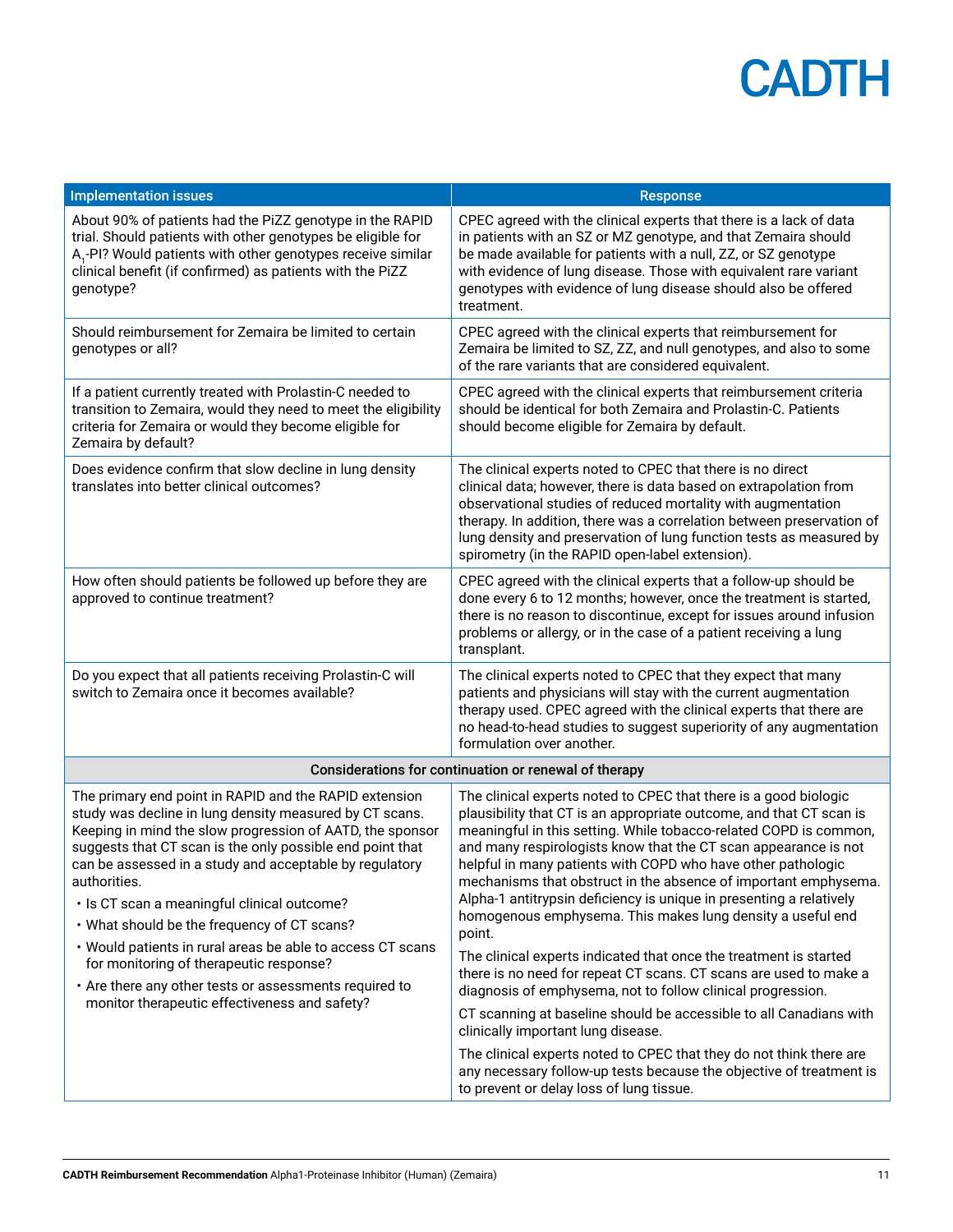| <b>Implementation issues</b>                                                                                                                                                                           | <b>Response</b>                                                                                                                                                                                                                                                                                                                                                                                                                                                                                                    |  |
|--------------------------------------------------------------------------------------------------------------------------------------------------------------------------------------------------------|--------------------------------------------------------------------------------------------------------------------------------------------------------------------------------------------------------------------------------------------------------------------------------------------------------------------------------------------------------------------------------------------------------------------------------------------------------------------------------------------------------------------|--|
| Should the renewal criteria for Zemaira be similar to that of<br>Prolastin-C?                                                                                                                          | CPEC agreed with the clinical experts that the renewal criteria for<br>Zemaira should be similar to that of Prolastin-C.                                                                                                                                                                                                                                                                                                                                                                                           |  |
| How do you define loss of response or absence of clinical<br>benefit?                                                                                                                                  | The clinical experts noted to CPEC that there is no such thing as<br>loss of response or absence of clinical benefit. Patients will be<br>followed clinically with periodic assessment of symptoms and lung<br>function. A treatment failure would be an accelerated loss of lung<br>function. However, this would not prompt discontinuation of the<br>augmentation therapy. The finding would prompt most clinicians to<br>look for factors that account for the rapid decline.                                  |  |
|                                                                                                                                                                                                        | Considerations for discontinuation of therapy                                                                                                                                                                                                                                                                                                                                                                                                                                                                      |  |
| Should the discontinuation criteria for Zemaira be similar to<br>that of Prolastin-C?                                                                                                                  | CPEC agreed with the clinical experts that the discontinuation<br>criteria for Zemaira can be similar to that of Prolastin-C; however,<br>the clinical experts noted that they do not know of any sensible<br>discontinuation criteria except perhaps intolerance of or severe<br>allergy to the therapy or receipt of lung transplant. It was also<br>noted that it may take up to several years to see the effects of the<br>treatment and that once the treatment is started, it should not be<br>discontinued. |  |
| Considerations for prescribing of therapy                                                                                                                                                              |                                                                                                                                                                                                                                                                                                                                                                                                                                                                                                                    |  |
| Do you expect that clinicians would increase the dose<br>of A <sub>1</sub> -PI to 120 mg/kg or increase the frequency with 60<br>mg/kg dosing? Is there a need to put caps on dosing and<br>frequency? | CPEC agreed with the clinical experts that there might be some<br>rare cases of increased dosage, but only to compensate for missed<br>doses, such as using 120 mg/kg biweekly.                                                                                                                                                                                                                                                                                                                                    |  |
| Infusion time for the 60 mg/kg body weight dose is 15<br>minutes. Are patients able to self-administer at home? Is<br>there any training required?                                                     | The clinical experts noted to CPEC that the requirements for home<br>infusion seem to be beyond the scope of most people. It was also<br>noted that while self-administration is possible with training, it is<br>seldom done in Canada.                                                                                                                                                                                                                                                                           |  |
| Are there any concerns related to accessing specialists and<br>lab requirements for therapeutic drug monitoring?                                                                                       | The clinical experts noted to CPEC that there are no concerns<br>related to accessing specialists and lab requirements for<br>therapeutic drug monitoring. Blood sample can be drawn anywhere,<br>and telehealth can also be done from anywhere now. Care should be<br>under the guidance of a respirologist.                                                                                                                                                                                                      |  |
| Should the prescribing criteria for Zemaira be similar to that<br>of Prolastin-C?                                                                                                                      | CPEC agreed with the clinical experts that prescribing criteria should<br>be identical for both Zemaira and Prolastin-C.                                                                                                                                                                                                                                                                                                                                                                                           |  |
| Generalizability                                                                                                                                                                                       |                                                                                                                                                                                                                                                                                                                                                                                                                                                                                                                    |  |
| If patients were to switch from Prolastin-C to Zemaira, what<br>should be the time frame for switching?                                                                                                | CPEC agreed with the clinical experts that there is no need for<br>washout. Zemaira would be given at the time of the next scheduled<br>dose of Prolastin.                                                                                                                                                                                                                                                                                                                                                         |  |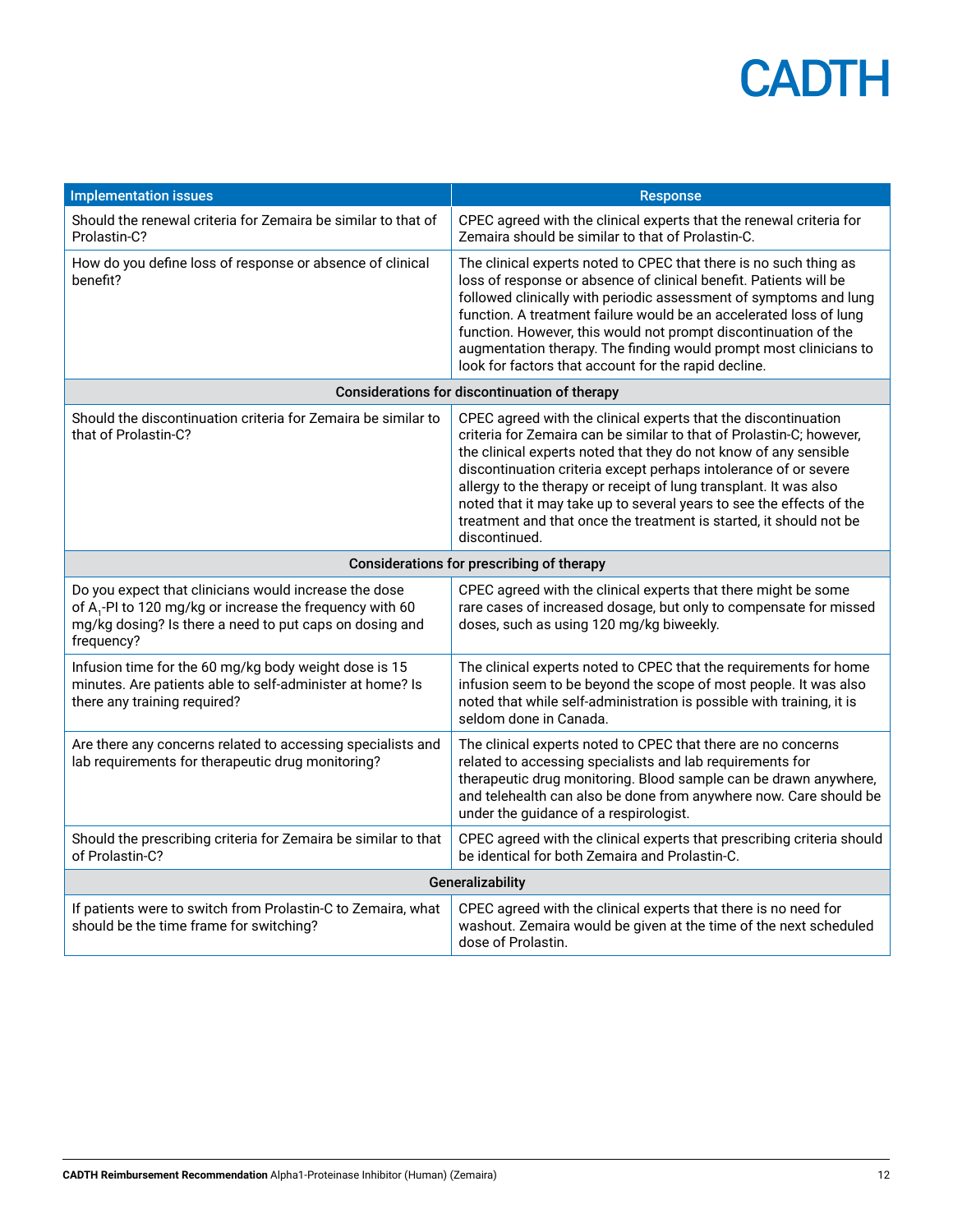| <b>Implementation issues</b>                                                                                                                                                                                                                                                                                                                    | <b>Response</b>                                                                                                                                                                                                                                                                                                                                                                                                                                                                                                                                                                         |
|-------------------------------------------------------------------------------------------------------------------------------------------------------------------------------------------------------------------------------------------------------------------------------------------------------------------------------------------------|-----------------------------------------------------------------------------------------------------------------------------------------------------------------------------------------------------------------------------------------------------------------------------------------------------------------------------------------------------------------------------------------------------------------------------------------------------------------------------------------------------------------------------------------------------------------------------------------|
| Care provision issues                                                                                                                                                                                                                                                                                                                           |                                                                                                                                                                                                                                                                                                                                                                                                                                                                                                                                                                                         |
| Zemaira can be stored in the refrigerator or at room<br>temperature (at 2°C to 25°C). It should not be frozen. It<br>should be administered within 3 hours after reconstitution.<br>Would ancillary supplies related to infusion be provided by<br>a patient support program or is this expected to come from<br>hospital transfusion services? | The clinical experts noted to CPEC that ancillary supplies related<br>to infusion should be provided by the patient support program. The<br>sponsor confirmed that ancillaries will be provided through the<br>patient support program.<br>The sponsor and clinical experts indicated that it is unlikely that<br>Zemaira will be administered in an inpatient hospital setting.<br>Support programs would not have a role in these settings. Because<br>this is a long-term treatment without clear acute care indications,<br>even missing doses in the hospital would be acceptable. |
| Are there any concerns with the development and<br>management of A <sub>1</sub> -PI antibodies?                                                                                                                                                                                                                                                 | The clinical experts noted to CPEC that there are no concerns<br>related to the development and management of A <sub>1</sub> -PI antibodies.                                                                                                                                                                                                                                                                                                                                                                                                                                            |
| Would Zemaira reduce the use of other concomitant<br>treatment required for the management of COPD or<br>emphysema?                                                                                                                                                                                                                             | The clinical experts noted to CPEC that they do not expect any<br>change in the use of other concomitant treatments required for<br>the management of lung disease. However, it should delay the<br>introduction of expensive interventions, such as long-term home<br>oxygen and transplant, though there is no clinical evidence to<br>support this statement.                                                                                                                                                                                                                        |

A<sub>1</sub>-PI = alpha<sub>1</sub>-proteinase inhibitor; AATD = alpha<sub>1</sub>-antitrypsin deficiency; COPD = chronic obstructive pulmonary disease; CPEC = Canadian Plasma Protein Product Expert Committee; FEV<sub>1</sub> = forced expiratory volume in 1 second; FVC = forced vital capacity.

### Clinical Evidence

### Pivotal Studies and Protocol Selected Studies

### Description of Studies

One published, manufacturer-sponsored, double-blind randomized controlled trial was included in the systematic review: RAPID (n = 180) evaluated the superiority of Zemaira compared with placebo on the progression of emphysema in individuals who were A<sub>1</sub>-PI deficient and had emphysema and reduced lung function. Disease progression was assessed by the decline of lung density, measured by CT. Zemaira was administered at a dosage of 60 mg/kg through IV infusion once weekly for 24 months.

Patients in the trial had a mean age of 53 years. All patients were white. The mean FEV, was 47% predicted. Mean duration of disease was between 5 and 6 years. The majority of patients had a medical history before baseline, as well as concurrent illness and concomitant medication.

### Efficacy Results

Zemaira was associated with a reduced rate of decline in lung density after 24 months compared with placebo in individuals who were A<sub>1</sub>-PI deficient and had emphysema and reduced lung function when CT scans were taken at full inspiration state (0.74 g/L; 95% CI, 0.06 to 1.42; 1-sided P = 0.017). CT lung densitometry measurements have been validated as a primary clinical end point for clinical study designs in monitoring emphysema progression in AATD. According to patient input, stabilizing lung function is perceived as the most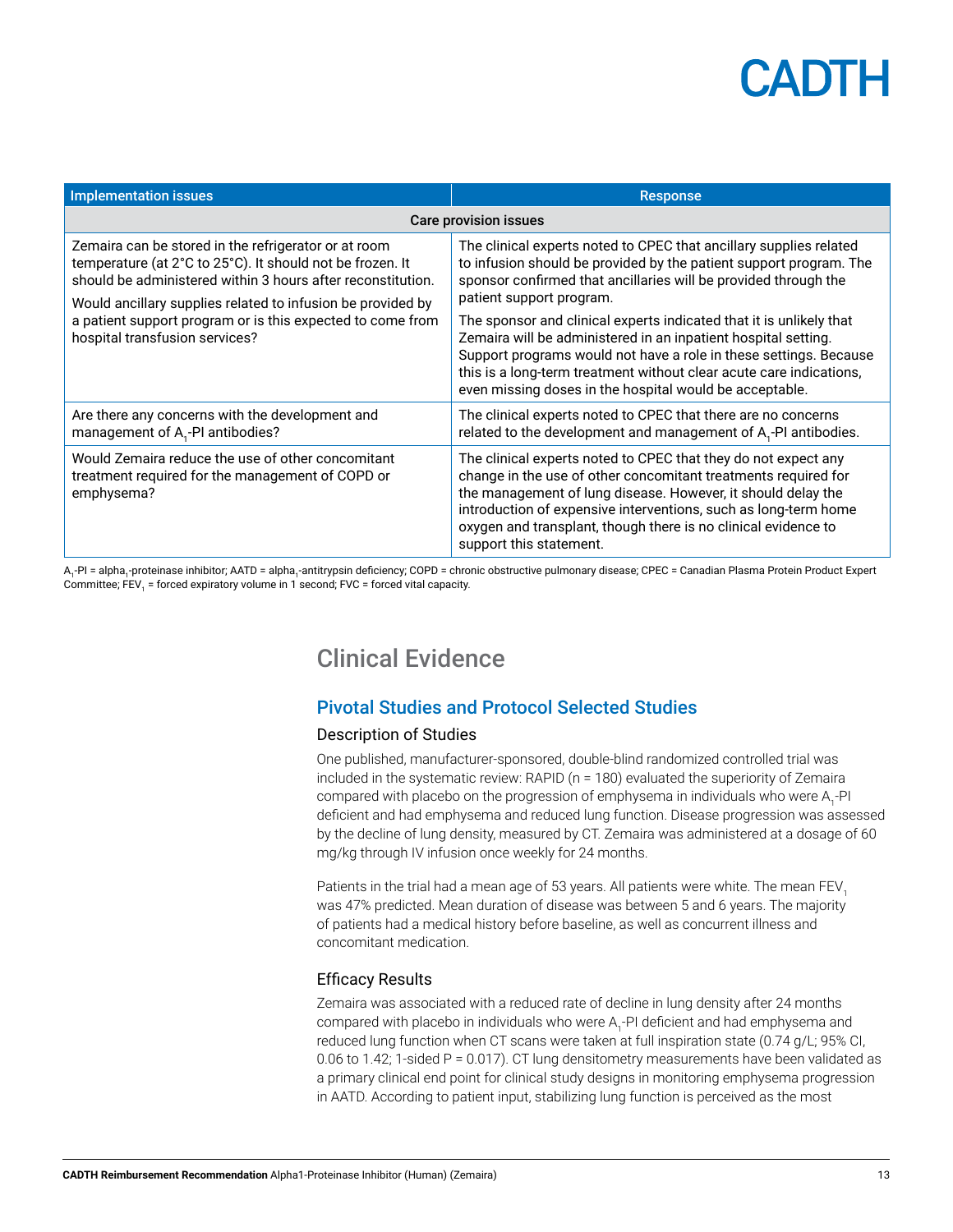important outcome in effective treatment because it is associated with the ability to perform activities of daily living. However, lung density is not used in clinical practice to assess disease progression; therefore, it is unknown how the slower decrease observed in the RAPID trials in terms of lung density translates into better quality of life. In addition, interpretation of the findings is affected by the fact that it was not clear which specific inspiration state the measure was to be taken at for the primary analysis. Results using other inspiration states measures also showed a slower decline in lung density with active treatment compared with placebo over a 24-month period, but the differences between groups were of smaller magnitude and did not reach statistical significance. From a statistical perspective, this is a major limitation, especially given that the analysis was not controlled for multiplicity. However, according to the clinical experts consulted by CADTH, the most reliable way to measure lung density is at full inspiration state, which is referred to as total lung capacity. When full of air, there are more lungs to see on the CT scan image; therefore, the measurement obtained is considered more reliable.

Other important clinical outcomes such as exacerbations, symptoms, and function were reported as secondary outcomes; however, the differences between groups did not reach statistical significance for any of these outcomes other than FEV<sub>1</sub> and forced vital capacity (FVC), where the treatment difference for the percentage change from baseline (day 1) to month 24 in the FEV<sub>1</sub> divided by FVC ratio for observed values revealed a change of 4.24% (95% CI, −8.04 to −0.45; P = 0.029) in favour of placebo when compared with Zemaira; however, results from FEV<sub>1</sub> divided by FVC should be interpreted with caution due to the risk of inflated type I error.

### Harms Results

Virtually all patients in both treatment groups experienced at least 1 AE; however, discontinuation due to AEs was low, suggesting the harm profile might be considered acceptable. Respiratory-related AEs were commonly reported and, in some cases, were numerically higher with Zemaira than with placebo; however, this might be a random fluctuation due to the small sample size. Serious AEs were frequently reported, and the incidence was similar between treatment groups. No cases of severe hypersensitivity were reported in the trial. One patient in the Zemaira treatment group died over the study period due to respiratory failure. In the placebo group, 3 patients died over the study period from sepsis, pneumonia, and metastatic breast cancer.

### Critical Appraisal

Though the RAPID trial may be considered methodologically rigorous, interpretation of the findings is affected by the small sample size and by the fact that it was not clear which specific inspiration state the measure was to be taken at for the primary analysis. From a statistical perspective, this is a major limitation, especially since the analysis was not controlled for multiplicity. However, according to the clinical experts consulted by CADTH, the most reliable way to measure lung density is at full inspiration state, which is referred to as total lung capacity, where statistical significance is reached. The trial population appeared similar to patients seen in clinical practice by the clinical experts consulted by CADTH; however, due to the limitations such as small sample sizes, the real-world effectiveness of Zemaira in patients in Canada may vary from what was observed in the trial. The strength of evidence was reduced by the lack of controlled long-term data on efficacy and safety, and the lack of trials comparing the clinical outcomes of Zemaira with the other active treatment available.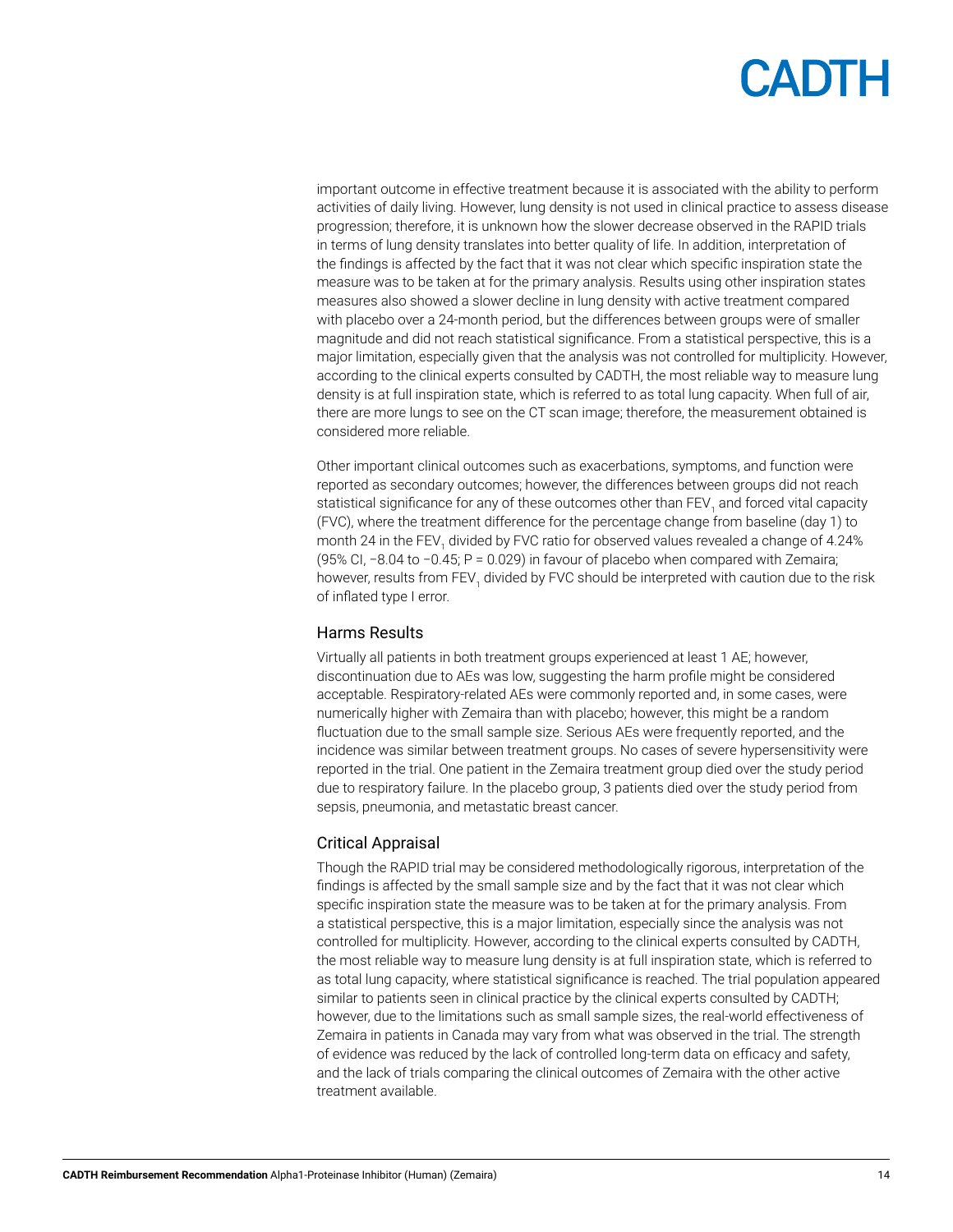### Other Relevant Evidence

Additional relevant evidence addressing important gaps in the evidence were considered. One open-label long-term extension study from the RAPID trial, RAPID-OLE (n = 140), collected long-term data on the safety and efficacy of Zemaira on the progression of emphysema in individuals who were A<sub>1</sub>-PI deficient, had emphysema, and had completed the 2-year treatment and observation periods in the RAPID study. Despite the limitations associated with the open-label, uncontrolled trial design, the findings suggested that the efficacy of Zemaira was sustained in the long term.

A noninferiority biochemical efficacy trial, Study 2002 (n = 44), suggested that Zemaira was considered to be noninferior to Prolastin throughout a 10-week blinded phase based on the mean steady-state trough serum antigenic A<sub>1</sub>-PI levels in adult patients with a diagnosis of A<sub>1</sub>-PI deficiency and clinical evidence of emphysema.

One survival analysis evaluated the efficacy of A<sub>1</sub>-PI plus standard therapy in the US compared to standard therapy alone in the UK on the outcomes of survival and lung transplant in adult patients with A<sub>1</sub>-PI deficiency and evidence of lung disease. Findings suggested that A<sub>1</sub>-PI treatment was associated with benefits in terms of survival and time to lung transplant; however, the several limitations inherent with the database study design and the differences between groups, especially in terms of the patient population included in the 2 treatment groups, highly affect the level of confidence in the evidence.

### Economic Evidence

| <b>Component</b>         | <b>Description</b>                                                                                                                                                                                                                                                                                                             |
|--------------------------|--------------------------------------------------------------------------------------------------------------------------------------------------------------------------------------------------------------------------------------------------------------------------------------------------------------------------------|
| Type of economic         | Cost-utility analysis                                                                                                                                                                                                                                                                                                          |
| evaluation               | Markov model                                                                                                                                                                                                                                                                                                                   |
| <b>Target population</b> | Adults with severe alpha, proteinase inhibitor deficiency and clinical evidence of emphysema                                                                                                                                                                                                                                   |
| <b>Treatment</b>         | Alpha,-proteinase inhibitor (Zemaira) plus SoC                                                                                                                                                                                                                                                                                 |
| Submitted price          | Zemaira, 1,000 mg vial: \$390.00                                                                                                                                                                                                                                                                                               |
|                          | Zemaira, 4,000 mg vial: \$1,560.00                                                                                                                                                                                                                                                                                             |
|                          | Zemaira, 5,000 mg vial: \$1,950.00                                                                                                                                                                                                                                                                                             |
| <b>Treatment cost</b>    | The annual cost of Zemaira is \$101,748, based on a mean patient body weight of 76 kg (per the RAPID<br>trial)                                                                                                                                                                                                                 |
| <b>Comparators</b>       | . SoC: comprising treatments typically prescribed to emphysema and patients with COPD: long-acting<br>and short-acting beta2-agonists, long-acting muscarinic antagonists, inhaled corticosteroids, short-<br>acting anticholinergics, xanthine bronchodilators, phosphodiesterase type 4 inhibitors<br>• Prolastin-C plus SoC |
| <b>Perspectives</b>      | • Canadian Blood Services<br>• Canadian publicly funded health care payer                                                                                                                                                                                                                                                      |
| Outcomes                 | QALYs, LYs                                                                                                                                                                                                                                                                                                                     |

### Table 3: Cost and Cost-Effectiveness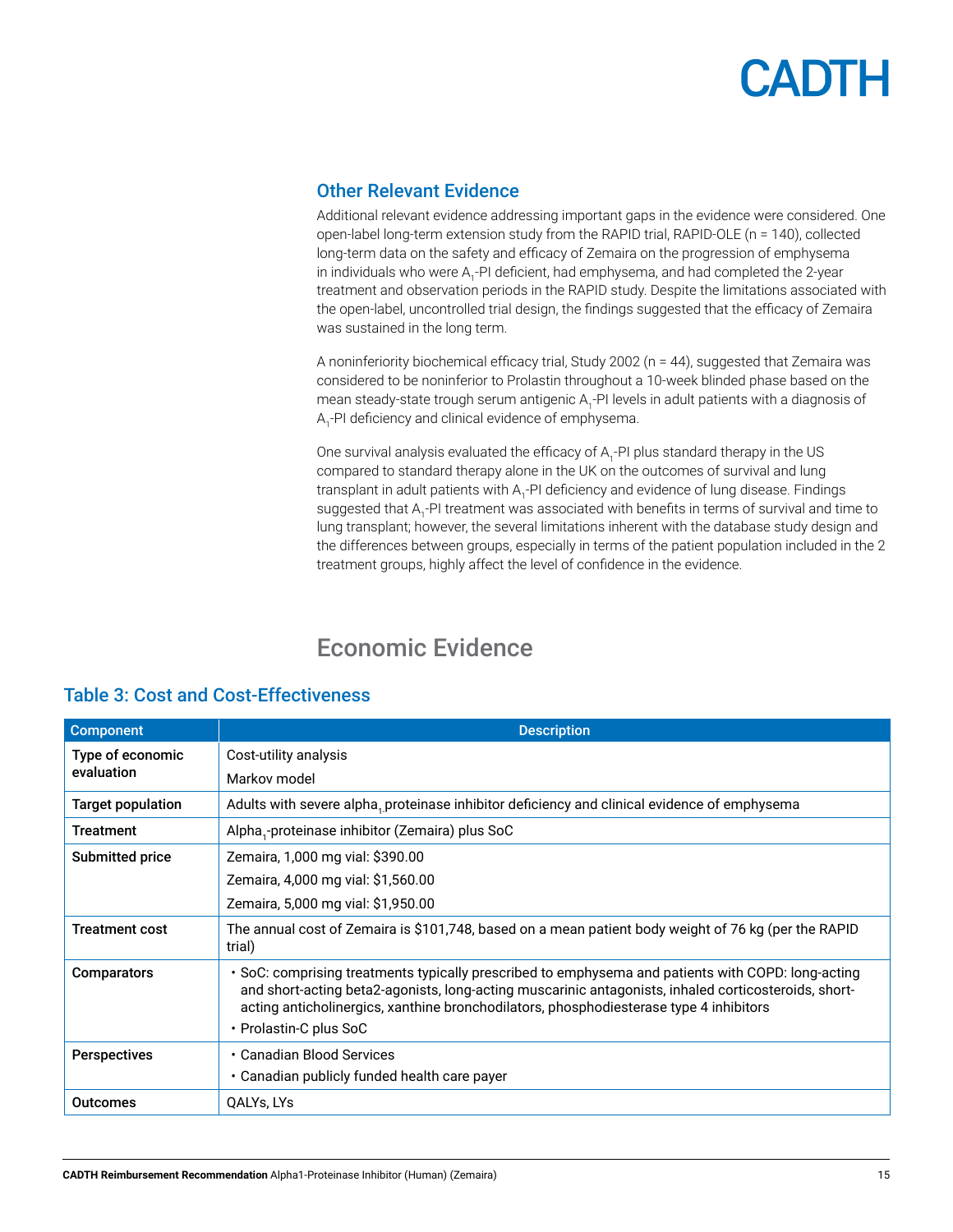| <b>Component</b>                   | <b>Description</b>                                                                                                                                                                                                                                                                                                                                                                                                                                                                                                                                                                                                                                                                                                          |
|------------------------------------|-----------------------------------------------------------------------------------------------------------------------------------------------------------------------------------------------------------------------------------------------------------------------------------------------------------------------------------------------------------------------------------------------------------------------------------------------------------------------------------------------------------------------------------------------------------------------------------------------------------------------------------------------------------------------------------------------------------------------------|
| Time horizon                       | Lifetime (50 years)                                                                                                                                                                                                                                                                                                                                                                                                                                                                                                                                                                                                                                                                                                         |
| Key data sources                   | · Various published sources were used to define baseline and rates of emphysema progression, as<br>measured by FEV <sub>1</sub> .                                                                                                                                                                                                                                                                                                                                                                                                                                                                                                                                                                                           |
|                                    | • The efficacy of augmentation therapy on emphysema progression was based on a meta-analysis of<br>trials by Chapman et al. (2009).                                                                                                                                                                                                                                                                                                                                                                                                                                                                                                                                                                                         |
|                                    | • Mortality benefits of augmentation therapy were calculated using parametric models of digitized<br>Kaplan-Meier (KM) data from a retrospective study by Ellis et al. (2019).                                                                                                                                                                                                                                                                                                                                                                                                                                                                                                                                              |
| <b>Key limitations</b>             | . While the RAPID trial and its extension were the only clinical studies provided as part of the sponsor's<br>submission, most model parameters, including survival, disease progression, transition probabilities,<br>number of exacerbations, and health state utilities, were derived from alternate published sources.                                                                                                                                                                                                                                                                                                                                                                                                  |
|                                    | • The need for these additional information sources arose because the clinical studies did not consider<br>meaningful patient outcomes and, as such, deriving relationships between FEV, and these outcomes<br>was required. There is a large amount of uncertainty associated with, and heterogeneity among, these<br>additional publications.                                                                                                                                                                                                                                                                                                                                                                             |
|                                    | o The survival data are biased in favour of augmentation therapy and the populations included in the<br>studies used to define disease progression are not representative of the RAPID trial.                                                                                                                                                                                                                                                                                                                                                                                                                                                                                                                               |
|                                    | o The survival extrapolation for patients receiving Zemaira is overestimated and does not meet face<br>validity or match clinical expert opinion.                                                                                                                                                                                                                                                                                                                                                                                                                                                                                                                                                                           |
|                                    | • The health state utility values for moderate to very severe emphysema were overestimated and did not<br>align with clinical expert opinion.                                                                                                                                                                                                                                                                                                                                                                                                                                                                                                                                                                               |
|                                    | · There is uncertainty surrounding the availability of lung transplants, which was not addressed in the<br>sponsor's analysis.                                                                                                                                                                                                                                                                                                                                                                                                                                                                                                                                                                                              |
|                                    | · The inclusion of costs and disutilities associated with exacerbations is associated with uncertainty.                                                                                                                                                                                                                                                                                                                                                                                                                                                                                                                                                                                                                     |
| <b>CADTH</b> reanalysis<br>results | • Due to the high degree of uncertainty and heterogeneity in the included clinical inputs, CADTH was<br>unable to derive a base case.                                                                                                                                                                                                                                                                                                                                                                                                                                                                                                                                                                                       |
|                                    | . An exploratory analysis was conducted to explore areas of uncertainty. The changes included alternate<br>parametric survival extrapolations, increased mortality beyond the study period, decreased health state<br>utility values, decreased probability of lung transplant, and exclusion of costs and utilities associated<br>with exacerbations. Taken together, these changes resulted in an ICER of \$664,549 per QALY, with a 0%<br>probability of being cost-effective at a \$50,000 per QALY willingness-to-pay threshold. To account for<br>the clinical uncertainty in the sponsor's input parameters, a price reduction of at least 93% would be<br>required to achieve cost-effectiveness at this threshold. |

COPD = chronic obstructive pulmonary disease; FEV<sub>1</sub> = forced expiratory volume per second; ICER = incremental cost-effectiveness ratio; LY = life-year; QALY = qualityadjusted life-year; SoC = standard of care.

### Budget Impact

CADTH identified several limitations with the sponsor's analysis, including uncertainty regarding the derivation of the population size and underestimate of market uptake of Zemaira in British Columbia. CADTH reanalysis corrected a transcription error and also assumed 100% market uptake for Zemaira in British Columbia in each year. In the CADTH base case from a drug plan perspective, the budget impact is expected to be \$23,729,027 in year 1; \$33,924,828 in year 2; and \$44,046,744 in year 3; with a 3-year total of \$101,700,599, similar to what was reported by the sponsor. The 3-year budget impact from the Canadian Blood Services perspective was \$165,249,851.